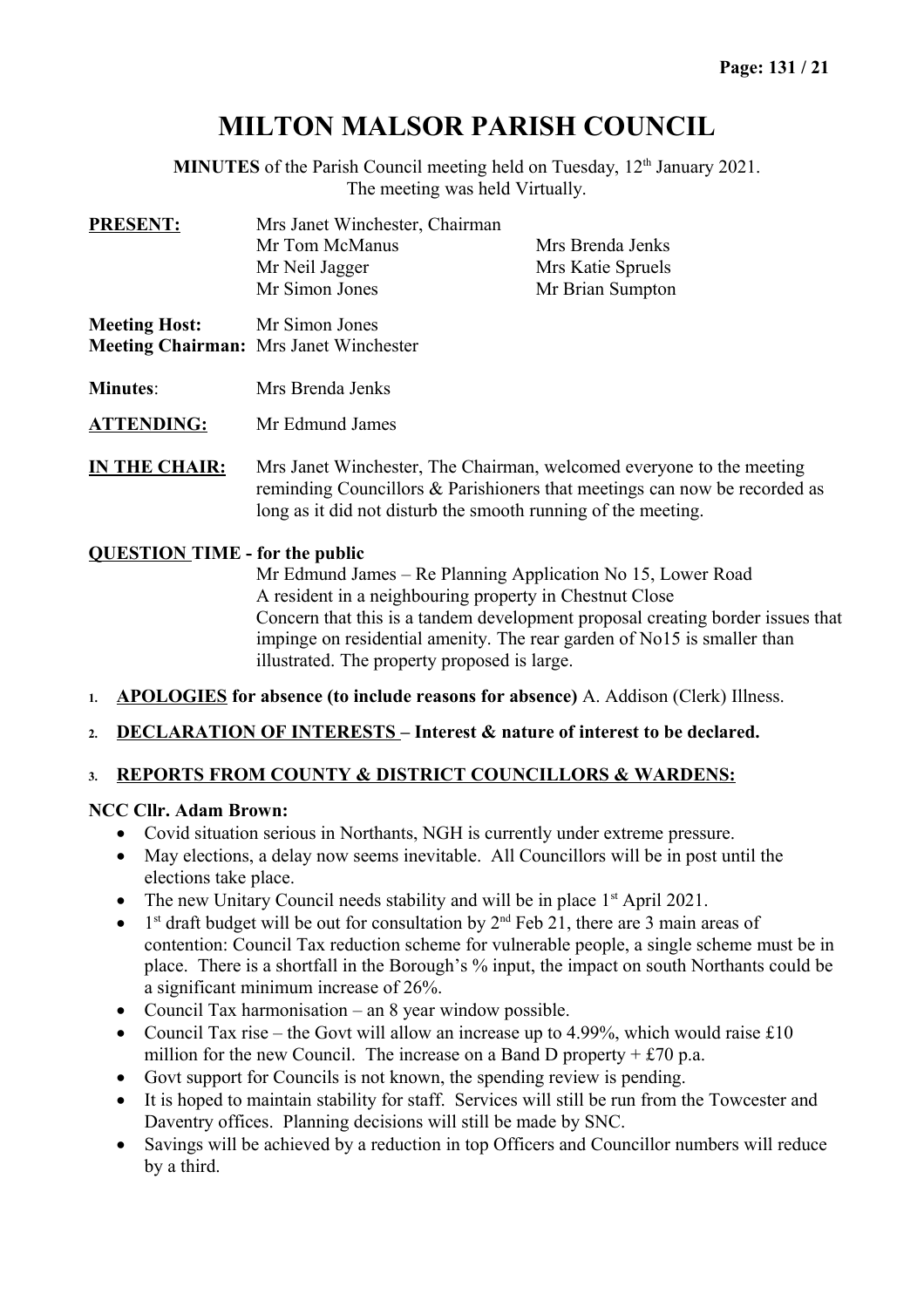#### **SNC Cllr. A. Addison, Cllr K. Cooper Cllr Cooper:**

- Attended a 'Starship', robot delivery presentation.
	- a) This instant robot service has been delivering goods in the Milton Keynes area for some time.
	- b) It has a 4 miles radius.
	- c) Service now in Northampton's urban areas and Wootton.
	- d) Service will be extended to Grange Park.
	- e) 'Starship' is run in conjunction with the Co-op.
	- f) It does not carry cigarettes, does carry alcohol.
- Coronavirus
	- a) SNC area is now in tier 4.
	- b) Non-essential shops are closed.
	- c) Hairdressers, beauty salons, pubs, & restaurants are closed.
	- d) You can only meet one person in an outdoor situation.
	- e) The message is stay at home where possible, wash hands, wear a face covering,  $\&$  keep a safe distance.

# **Cllr Addison:**

- Attended a West Northants Shadow Members briefing on the 2021/2022 draft budget.
	- a) A balanced budget will be presented.
	- b) There will be no reduction in services.
	- c) Draft budget requirement of £307.4 million
	- d) Band D property draft costs increase of 1.99% + 3% for Adult Social Care.
	- e) New Homes Bonus funding will go into the general fund.
	- f) Harmonising the Council Tax rates could take up to 5 to 7 years.
	- g) Council Tax Reduction Scheme must be harmonised in the first year of the Unitary Authority. Therefore, the minimum payment will be 26.5% of the tax.

### **4. MINUTES OF PREVIOUS MEETING**:

These had been previously circulated and were duly proposed seconded and signed by the Chairman as a true record with the following amendments:

- P127 Item  $4$  Residents are urged.
- P128 Village Maintenance Heather Mair (not Mayer).
- $\bullet$  P128 Remembrance G Bass.
- $P129$  Funds in savings comma missing.

### **5. MATTERS FOR REPORT – arising from the Minutes:**

### **Highways**

• Clerk has contacted NCC regarding missing kerb stones.

### **Lighting –** Fault report

### **Village Maintenance / Environment Issues**

- Compass Public House a) Notice received that renovation work is to be undertaken. Letter received from Mr Shah, the owner, with a list of items for the PC to consider.
- Concern regarding statement made by previous tenants, Mr & Mrs Nolan, that the PC would favourably consider the following:
	- a) The barn to be converted into offices.
	- b) Conversion of the storage barn unit into an independent residential unit.
	- c) PC were prepared to consider granting permission for offices to be built on the rear garden. (to note, the Parish Council does not 'grant permission' that is the prerogative of SNC)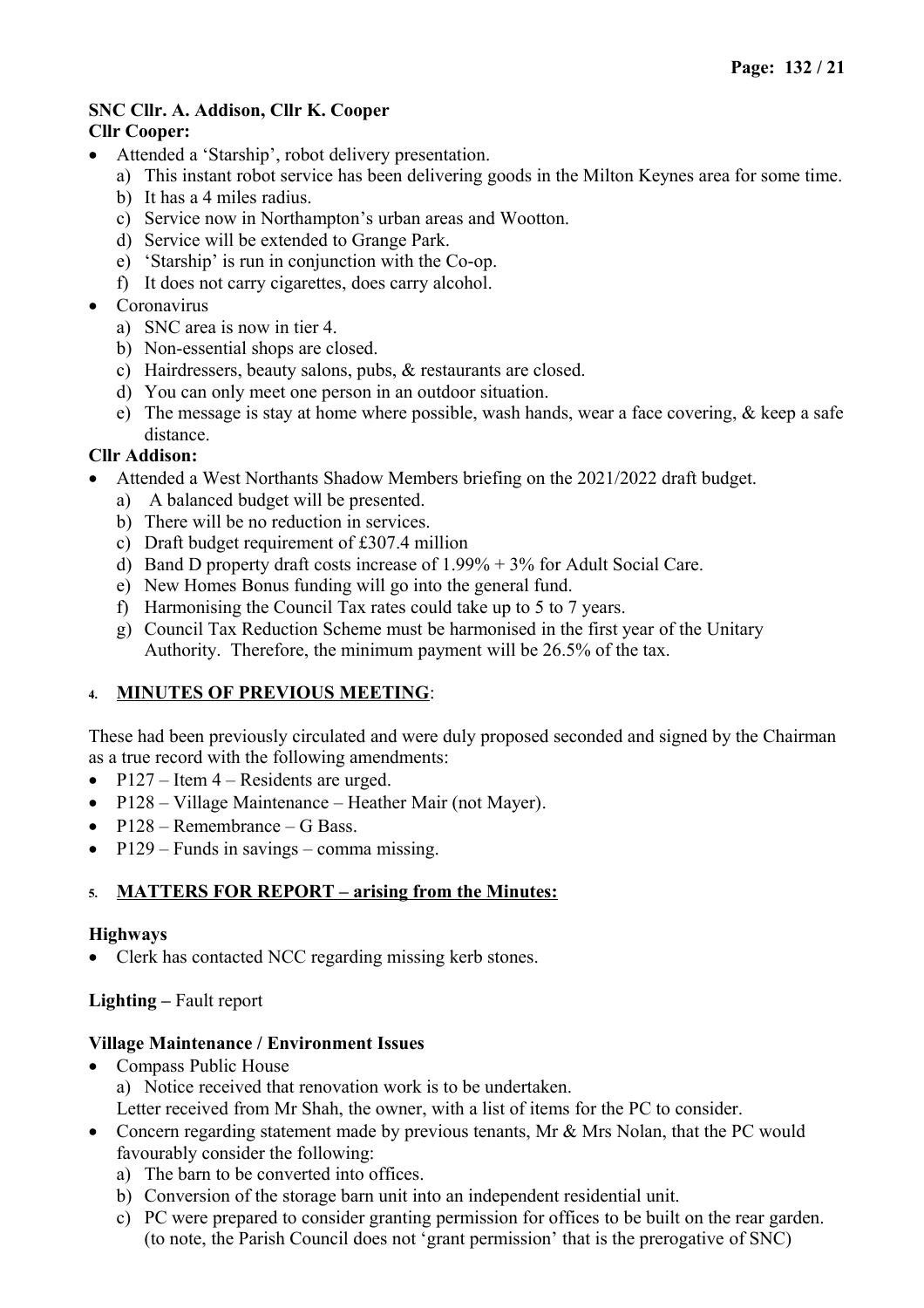- With the above in mind, Mr Shah would like the PC to consider the following:
	- a) The derelict barn to be converted into offices.
	- b) The storage unit  $\&$  rear garden to erect a new residential unit with a garage  $\&$  garden. This would generate income to let out the Compass at an affordable rent.

### **To Note:**

The Parish Council has never been in discussion with Mr & Mrs Nolan either verbally or in writing. The Council cannot consider any development unless there is a formal Planning Application.

### **Village Park**

- Rabbits Hawk Pest Control visited the park twice over the Christmas period.
- To date 13 rabbits have been culled.
- Rubber pellets are still on order, will be chased up when the situation improves.
- The Chairman has been assured the split goal post will shortly be filled with resin type filler.
- Play Tunnel, one post by the step is loose, Chairman to follow up.
- Bushes still waiting to be trimmed.

# **6. CORRESPONDENCE – Received & Sent**

### **Received from**

- 1. NCC Highways, S. Gilder Urban Highways mowing contract Paperwork completed  $\&$ returned.
- 2. NCALC Police Liaison Representative (PLR) Parish Councils are invited to appoint a PLR on an annual basis. Role:
	- Establish contact with members of the Neighbourhood Policing Team.
	- Attend annual meeting of Police Liaison Representatives.
	- Promote awareness of 101 & Crime Stoppers.
	- Understand the role & impact on Councils of the Crime & Disorderly Act.
	- Monitoring crime statistics & report to the Council any significant trends.
	- Where there is a Council sponsored PCSO, communicate as appropriate.
	- Act as the point of contact between the Neighbourhood Watch Co-ordinator & the Council & help promote the Neighbourhood Watch.
	- Receive news  $\&$  information from the local Neighbourhood Policing Team  $\&$  disseminate it in the Council's area where appropriate.
	- $\bullet$  Liaise with other groups in the area regarding safety, fire prevention & emergency planning & bring items of interest to the attention of the Council.
	- Liaise & engage with the Northamptonshire Independent Advisory Group (IAG).
	- It is envisaged the role will require between 5 & 10 hours per month.

### **The Council decided that this was considered more applicable to larger communities, there were no volunteers.**

- 3. Mr M. Tite, Questions / health & safety issues regarding the culvert wall at the bottom of 1 Green Street. Correspondence copies have been sent to all PC members.
	- Grill to culvert entrance dangerous as would not stop a child or pet from going down the culvert – query where does it terminate?
	- The grill to the culvert under Lower Road is out of date & needs upgrading.
	- Anglian Water has made a site visit & advised this water course does not come under their jurisdiction – they maintain it is the responsibility of NCC Highways.
	- Street Doctor contacted reply from a Caroline the land in question behind 1 Green Street & 2 Stockwell Way, is reported as 'publicly maintained highway'.
	- Clerk to contact H. Howard, NCC Highway liaison officer.
	- The Clerk has been informed that the grill at the culvert entrance is to be replaced.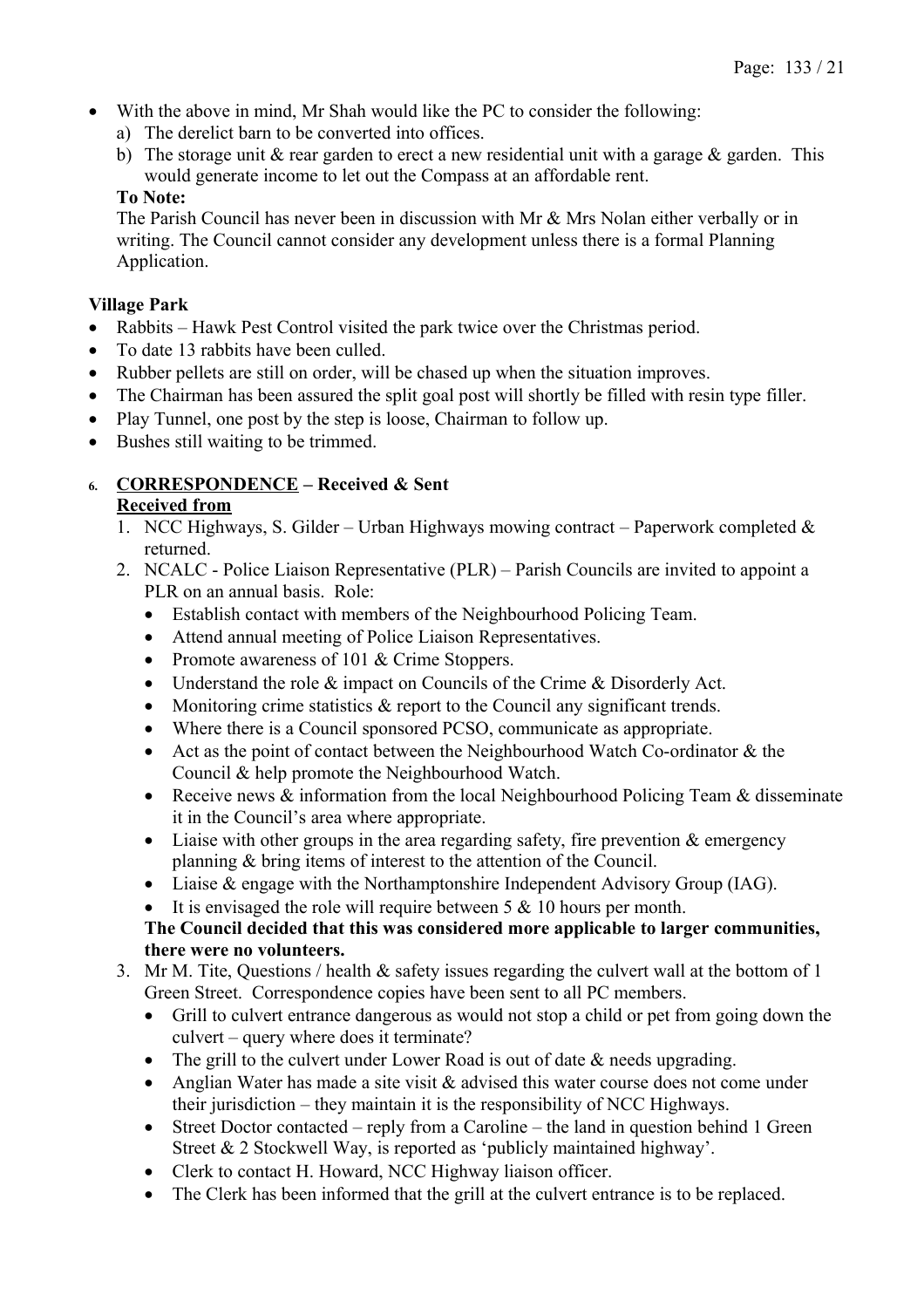- It is understood that Western Power bought the land the substation stands on from SNC.
- The Clerk has kept Mr Tite fully informed and has been informed the land in question is now owned by Grand Union Housing Association. Mr Tite has been informed.
- The PC is concern that the lack of maintenance on the wall of the brook could endanger other properties.

### **Sent to**

- 1. SNC, William Anstey, Jo Barrett, Jackie Brooks Affordable housing & need for a Housing Needs Survey.
- 2. Marcus Young information regarding site of new dog waste bin to empty.
- 3. Rights of Way, Katie Angel concern regarding the state of public footpath KX13.
	- a) 'phone call received from K. Angel to report the following:
	- b) Removed radio mast disturbed underground spring which caused heavy flooding & deep mud.
	- c) Contractors have now cleared the path & putting down stone & gravel to help with drainage.
	- d) Path now useable.
	- e) Regarding a legal order to move a footpath.
	- (i) As it was the Secretary of State who gave permission for the area to become part of a rail freight terminal, anything legal no longer comes under the remit of the Local Authority,
	- (ii) Developers simply tell NCC Definitive Map Team what they intend to do, & then go ahead & do it.
- 4. SNC Mandy Lumb, Conservation Officer query resurfacing a driveway in a conservation area & by a listed building. – **Reply received:** Applicant will have to apply.
- 5. SNC, E. Attwood, Request for litter bin outside the park to be repaired.
- 6. Came & Co, PC Insurance Brokers Questions regarding payment for the destroyed public seat in Rectory Lane. Acknowledgement received. Clerk to speak to the insurance claims department. It was agreed that a letter should be sent direct to the Insurance Co on this matter, the delay by the Brokers is unacceptable. \* Clerk to write.

# **FINANCE;**

| <b>Bank Balances</b>            | Current A/C                | £200.00    |  |
|---------------------------------|----------------------------|------------|--|
|                                 | Savings A/C                | £39,745.66 |  |
| Funds held in the savings $a/c$ | a) Park Account            | £15,133.93 |  |
|                                 | b) Rail Freight Account    | £4,885.00  |  |
|                                 | c) Reserve Fund            | £8,000.00  |  |
|                                 | d) Future Parish Elections | £1,500.00  |  |
| <b>Money Received:</b>          | Bank interest              | £0.35      |  |

### **Precept 2021/2022**

• Precept request for £28.000.00 has been sent to SNC.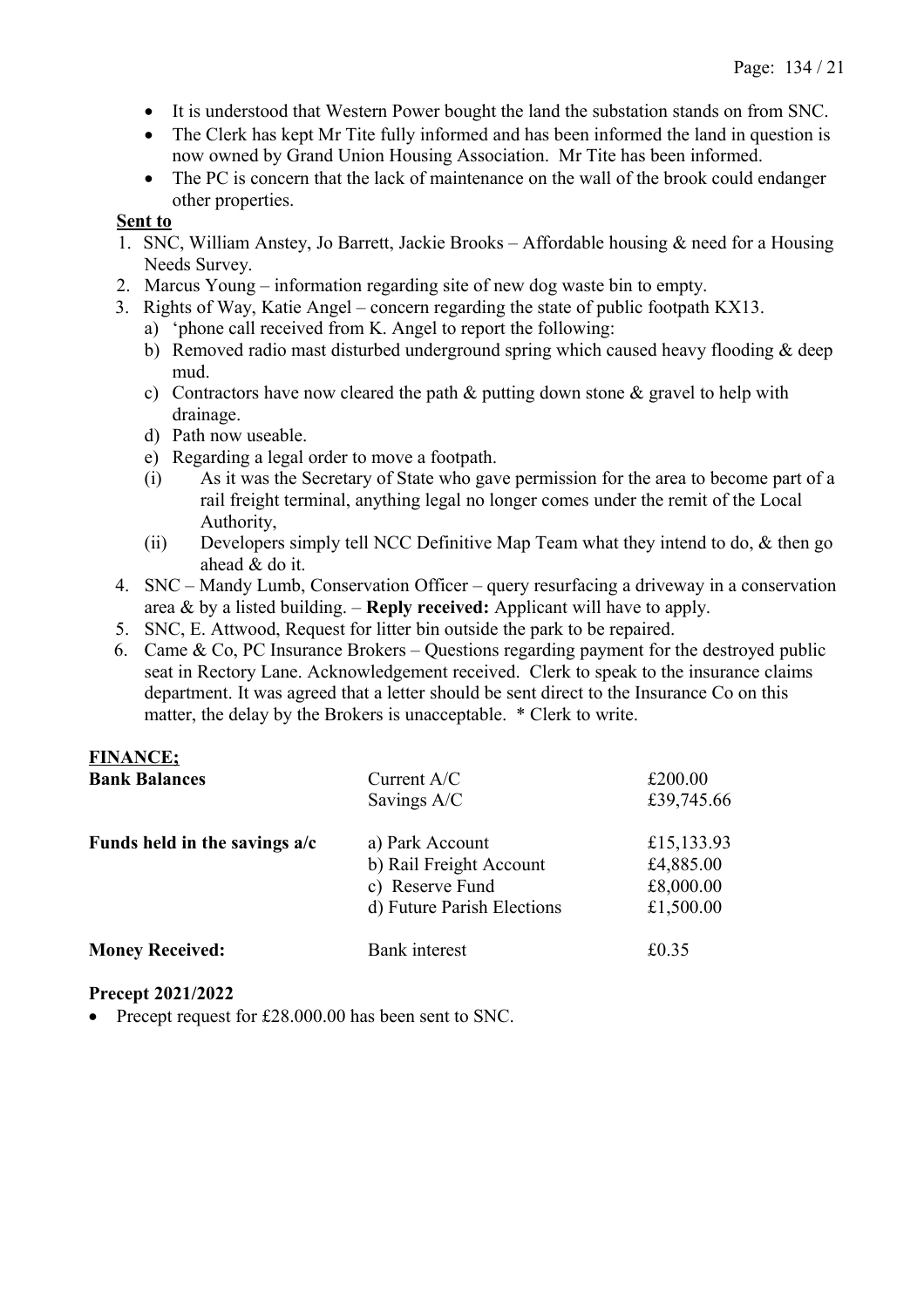### **Accounts to be paid:**

It was proposed, seconded & resolved to pay the following invoices:

| Cheque<br>No. | Payee              | <b>Information</b>         | Amount | <b>VAT</b> | <b>Total</b> |
|---------------|--------------------|----------------------------|--------|------------|--------------|
| 2371          | <b>HMRC</b>        | Clerk's PAYE               | 66.60  |            | 66.60        |
| 2372          | Glasdon UK Ltd     | New dog bin                | 340.02 | 68.00      | 408.02       |
| 2373          | E. ON              | Lighting maintenance       | 174.32 | 34.86      | 209.18       |
| 2374          | E. ON              | Replace photocell          | 23.47  | 4.69       | 28.16        |
| 2375          | A. Addison (Clerk) | Salary & Expenses          | 264.22 | 40.65      | 304.87       |
| 2376          | Allseasons         | Assemble & install dog bin | 90.00  | 18.00      | 108.00       |
| 2377          | R. Fletcher        | Cleaning bus shelters      | 160.00 |            | 160.00       |
| 2378          | E. ON              | Lighting supply            | 208.07 | 10.40      | 218.47       |
|               |                    |                            |        |            |              |

# **To Note: Work to be undertaken.**

- Review of Standing Orders.
- PC policies to be checked & updated.
- Finance group to meet via Zoom prior to end of financial year (31/3/21). **Noted**
- **7. PLANNING**

| <b>Application</b> | Location                                | Proposal                                                                                  | <b>Comments</b>                                                                                                                                                                                                                                                         |
|--------------------|-----------------------------------------|-------------------------------------------------------------------------------------------|-------------------------------------------------------------------------------------------------------------------------------------------------------------------------------------------------------------------------------------------------------------------------|
| S/2020/2284/DCOR   | NGRFI M1 J15                            | Requirement 10<br>provision of<br>landscaping - For<br>information only                   | No comment needed                                                                                                                                                                                                                                                       |
| S/2020/2281/TPO    | 1 Chestnut Close                        | Fell 1 x Horse Chestnut<br>tree                                                           | PC no objections                                                                                                                                                                                                                                                        |
| S/2020/2280/FUL    | 17 Rectory Lane                         | Variation of condition 2 of<br>plans S/2020/1425/FUL,<br>detached garage to alter<br>door | PC no objections                                                                                                                                                                                                                                                        |
| S/2020/2325/FUL    | Orchard House, 10 High<br><b>Street</b> | New gates on driveway                                                                     | PC No objections                                                                                                                                                                                                                                                        |
| S/2020/2315/FUL    | Ashmore, 15 Lower Road                  | Detached house & garage.<br>Demolition of existing<br>garage                              | PC Comments:<br>Strongly objects to<br>the application.<br>The site is in a rural<br>location, & in a<br>conservation village<br>It is an over<br>development of the<br>site.<br>Access is an issue,<br>driveway not wide<br>enough.<br>Size of property is<br>an issue |